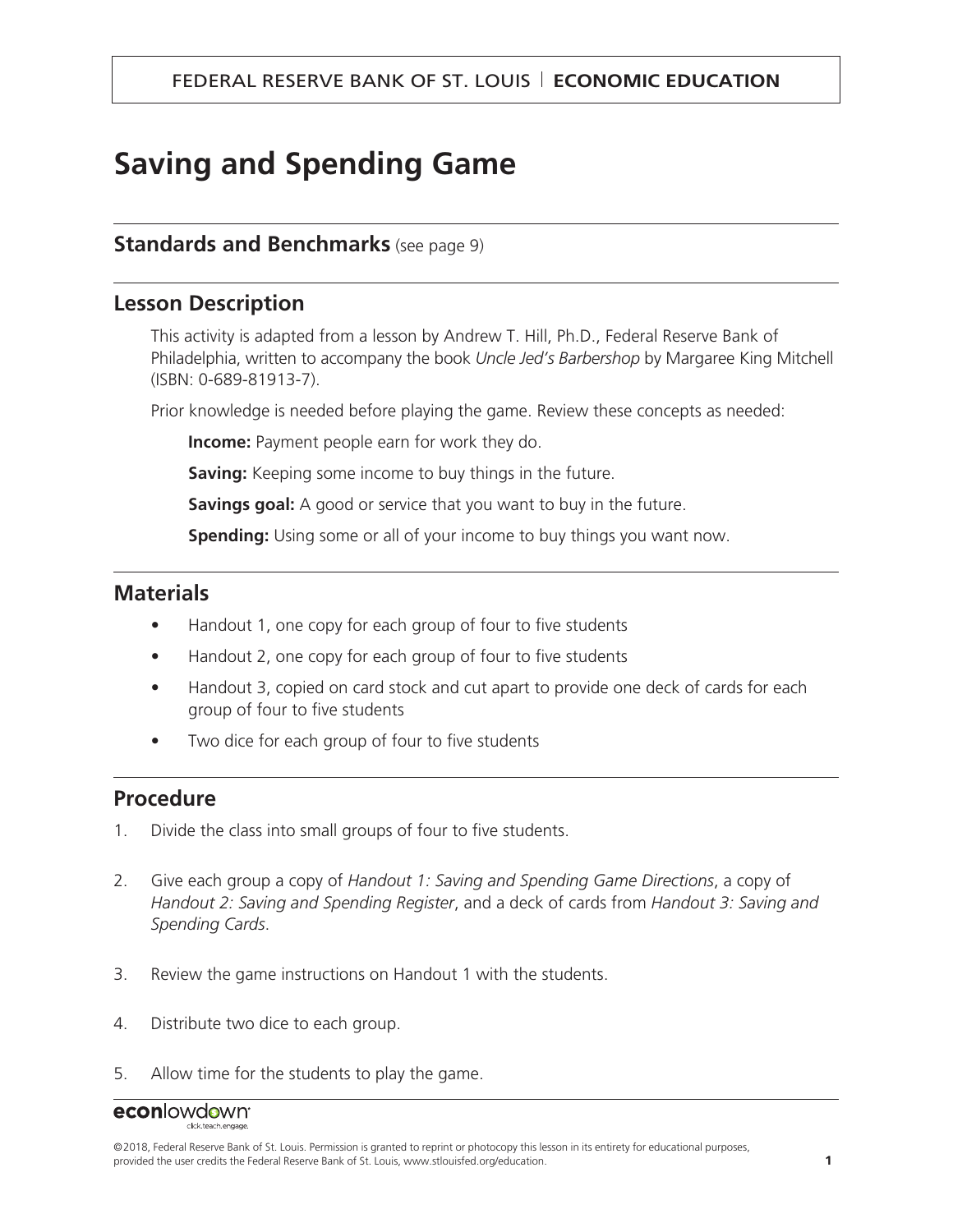- 6. Discuss the following:
	- What was the savings goal? (*\$50 to buy a new video game*)
	- Give some examples of things that were positive; that is, things added to your balance. (*Acceptable answers would be examples from the cards of things that added to the balance toward their goal.*)
	- Give some examples of things that were negative; that is, things subtracted from your balance. (*Acceptable answers would be examples from the cards of things that were subtracted from the balance toward their goal.*)
	- Give an example of a savings goal you have. (*Answers will vary.*)

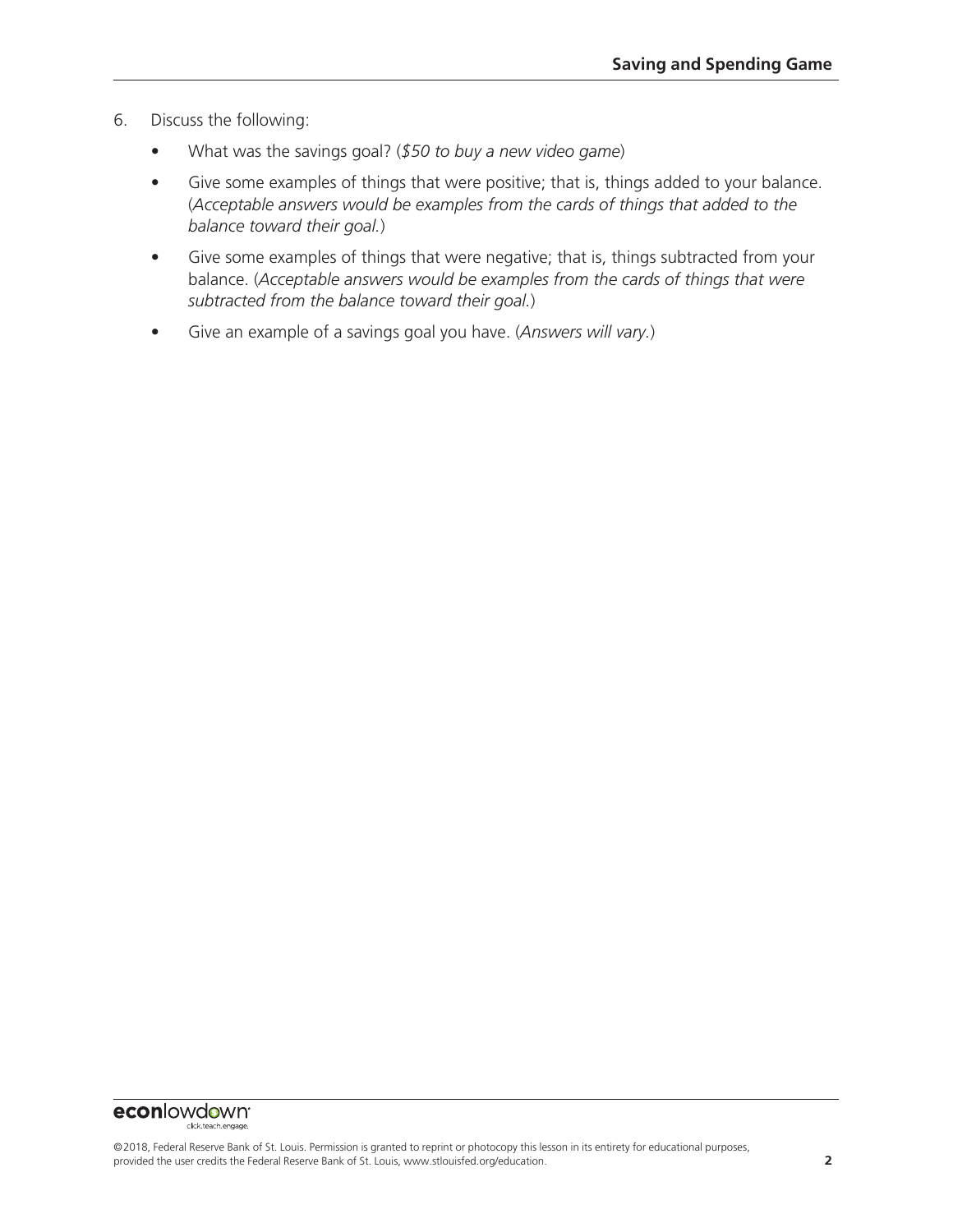#### **Handout 1: Saving and Spending Game Directions**

In this game, players take turns rolling dice and drawing cards in order to reach the savings goal a new video game that costs \$50. Follow these directions:

- 1. Shuffle the deck of saving and spending cards.
- 2. The first player is the youngest student in the group. Play continues to the left.
- 3. The player throws both dice and multiplies the two numbers on the cubes. Enter this number in the "Amount" column on the register next to the number "1."
- 4. The player draws a card from the deck. Copy the event from the card into the "Event" column on the register. Place the card in a discard pile.
- 5. The player decides if the event card describes saving or spending. If the card describes saving, enter a " $+$ " in the " $+$  or  $-$ " column on the register. If the card describes spending, enter a " $-$ " in the " $+$  or  $-$ " column on the register.
- 6. The player calculates the balance by adding or subtracting the amount in the "Amount" column from the previous balance based on the entry in the " $+$  or  $-$ " column. Enter the new balance in the "Balance" column.
- 7. Players continue to take turns rolling the dice, drawing cards, and making entries on the register until the team has saved at least \$50—the amount needed to buy the new video game. If the team runs out of cards before reaching the savings goal, shuffle the discard pile and continue to draw cards from the pile.

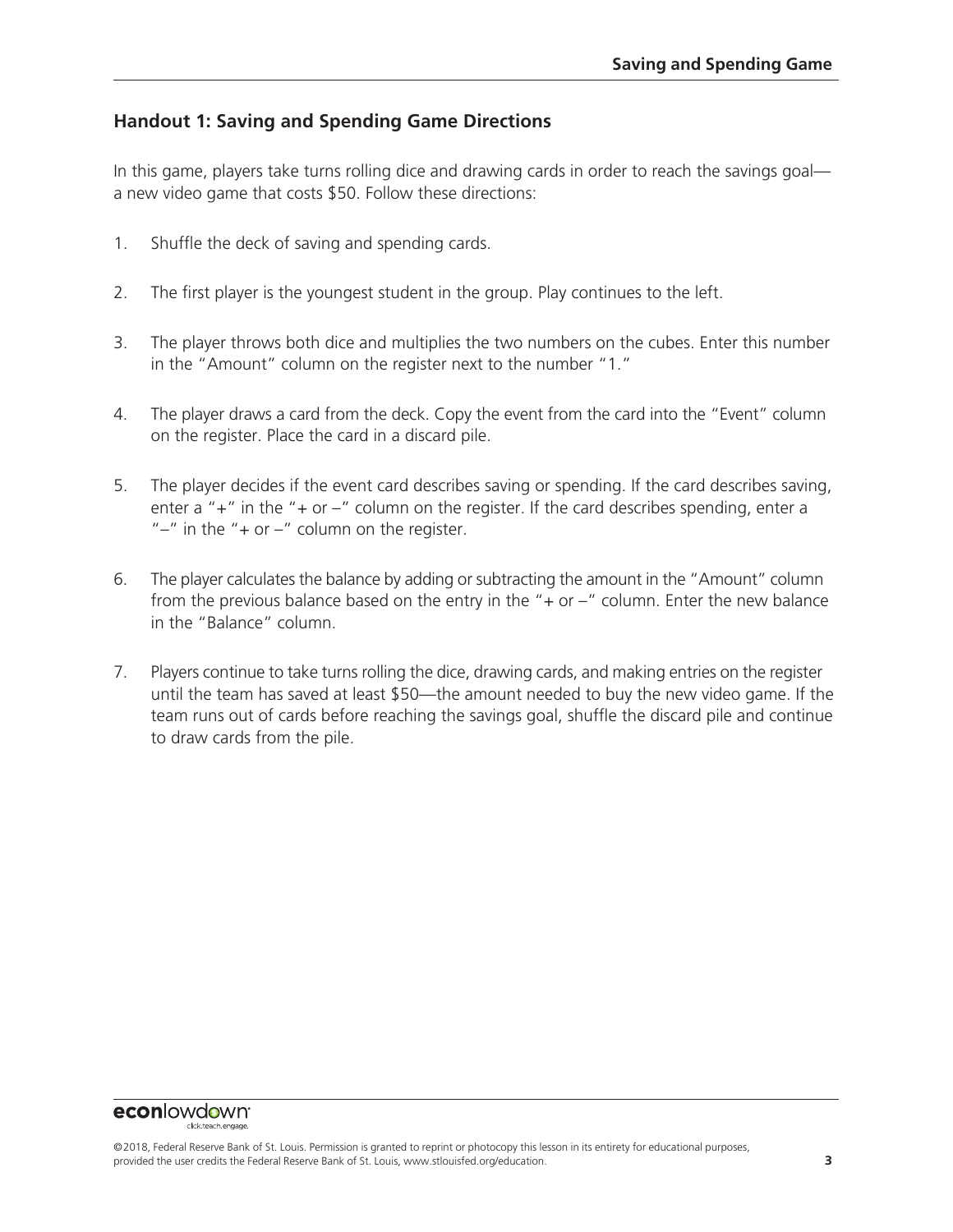#### **Handout 2: Saving and Spending Register**

Team members' names: \_\_\_\_\_\_\_\_\_\_\_\_\_\_\_\_\_\_\_\_\_\_\_\_\_\_\_\_\_\_\_\_\_\_\_\_\_\_\_\_\_\_\_\_\_\_\_\_\_\_\_\_\_\_\_\_\_\_\_\_\_\_\_

Savings goal: A new video game that costs \$50

| Week<br>number          | <b>Amount</b> | <b>Event</b> | $+$ or $-$ | <b>Balance</b> |
|-------------------------|---------------|--------------|------------|----------------|
|                         |               |              |            | \$0.00         |
| $\mathbf{1}$            |               |              |            |                |
| $\overline{\mathbf{2}}$ |               |              |            |                |
| $\overline{\mathbf{3}}$ |               |              |            |                |
| $\overline{\mathbf{4}}$ |               |              |            |                |
| 5                       |               |              |            |                |
| $\boldsymbol{6}$        |               |              |            |                |
| $\overline{\mathbf{z}}$ |               |              |            |                |
| ${\bf 8}$               |               |              |            |                |
| $\boldsymbol{9}$        |               |              |            |                |
| 10                      |               |              |            |                |
| 11                      |               |              |            |                |
| 12                      |               |              |            |                |
| 13                      |               |              |            |                |
| 14                      |               |              |            |                |
| 15                      |               |              |            |                |

## **econlowdown**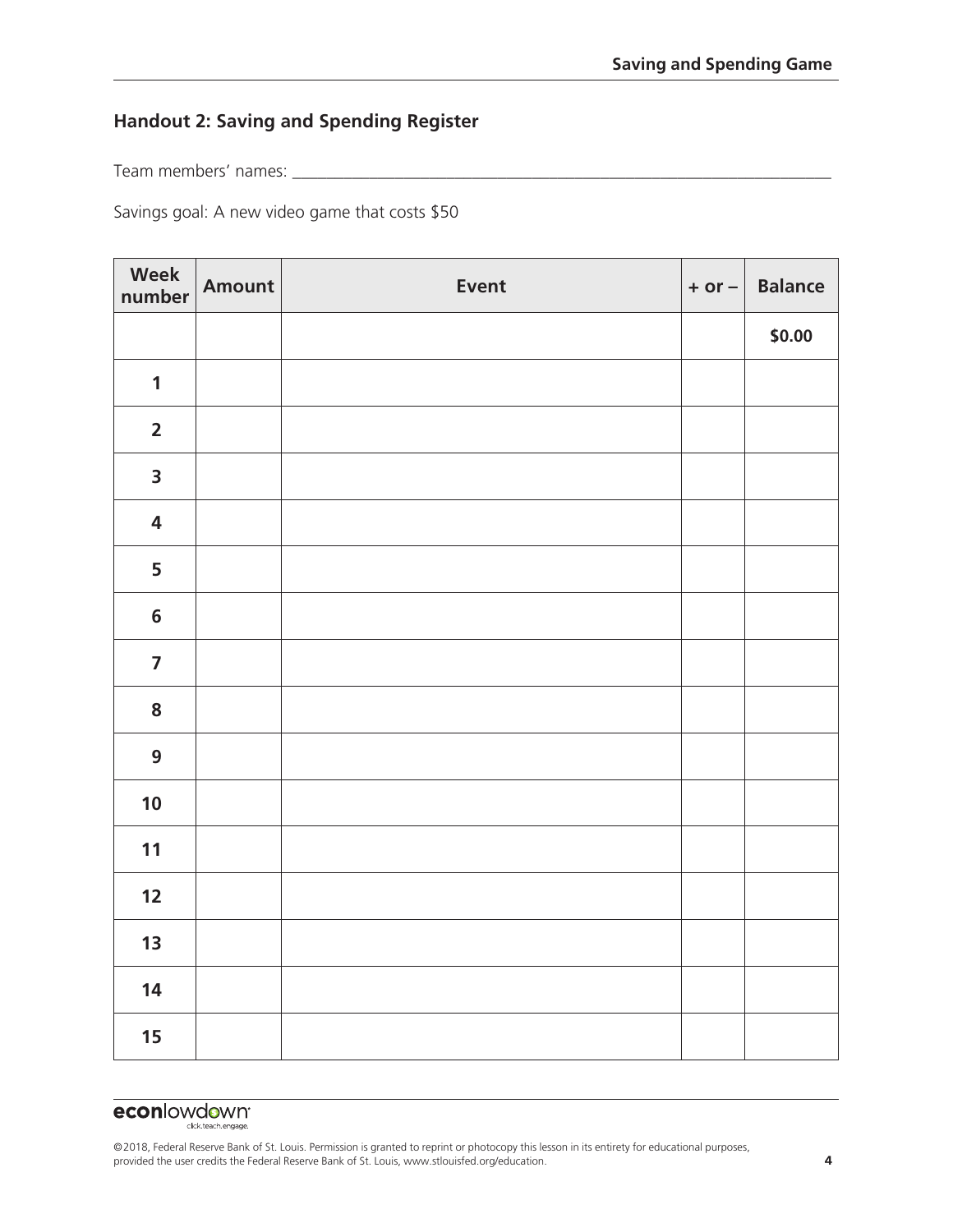**Handout 3: Saving and Spending Cards (page 1 of 4)**



**econlowdown**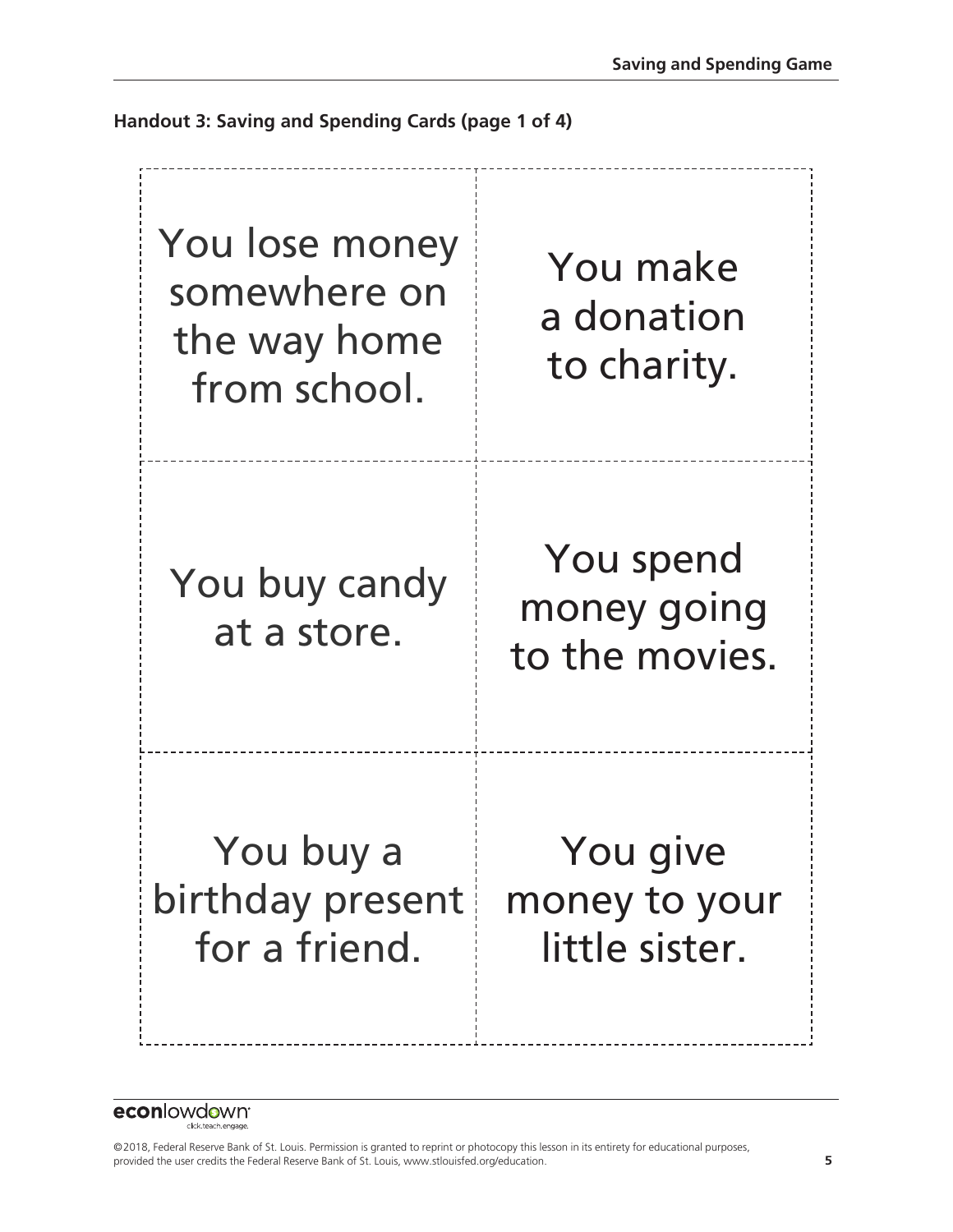

**Handout 3: Saving and Spending Cards (page 2 of 4)**

**econlowdown**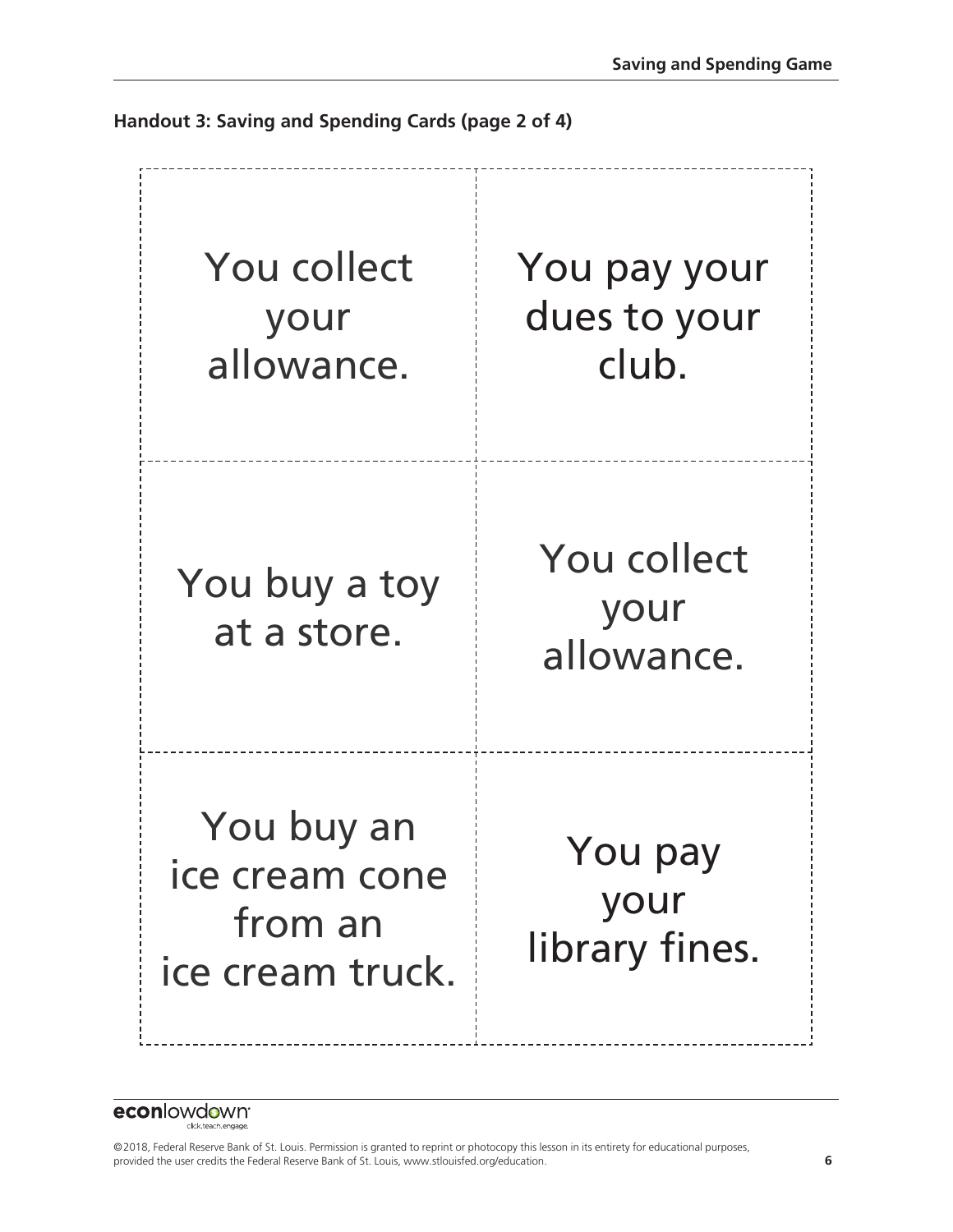Your aunt gives you money. You are paid to do some yard work for a neighbor. You collect your allowance. You substitute for a friend and are paid to walk the neighbor's dog. You collect your allowance. You are given money for your birthday.

**Handout 3: Saving and Spending Cards (page 3 of 4)**

econlowdown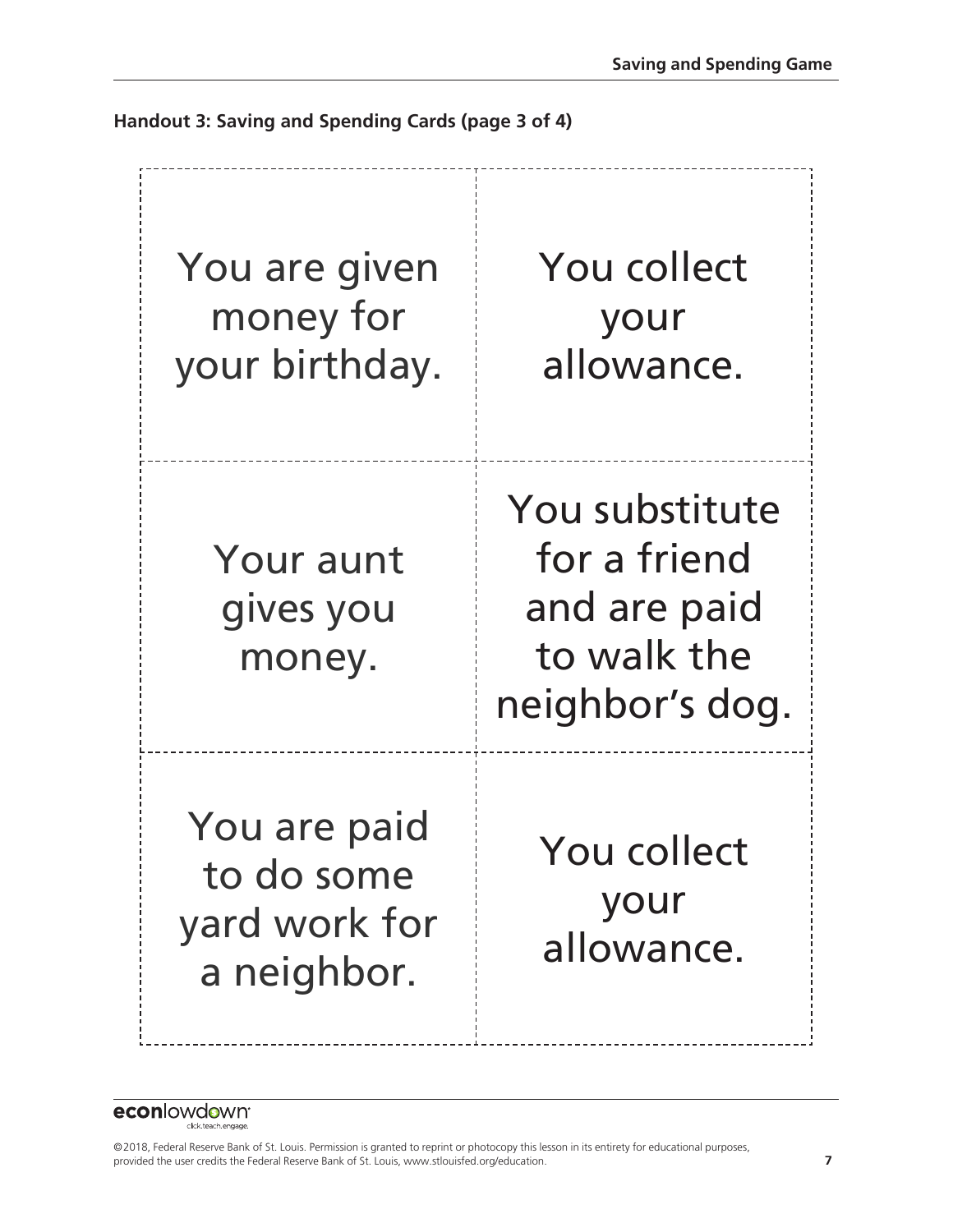You pet sit for your aunt and uncle. You get paid to complete extra chores around the house. You collect change from around the house. Your mother gives you money. You make money selling lemonade in front of your home. You collect your allowance.

**Handout 3: Saving and Spending Cards (page 4 of 4)**

econlowdown<sup>®</sup>